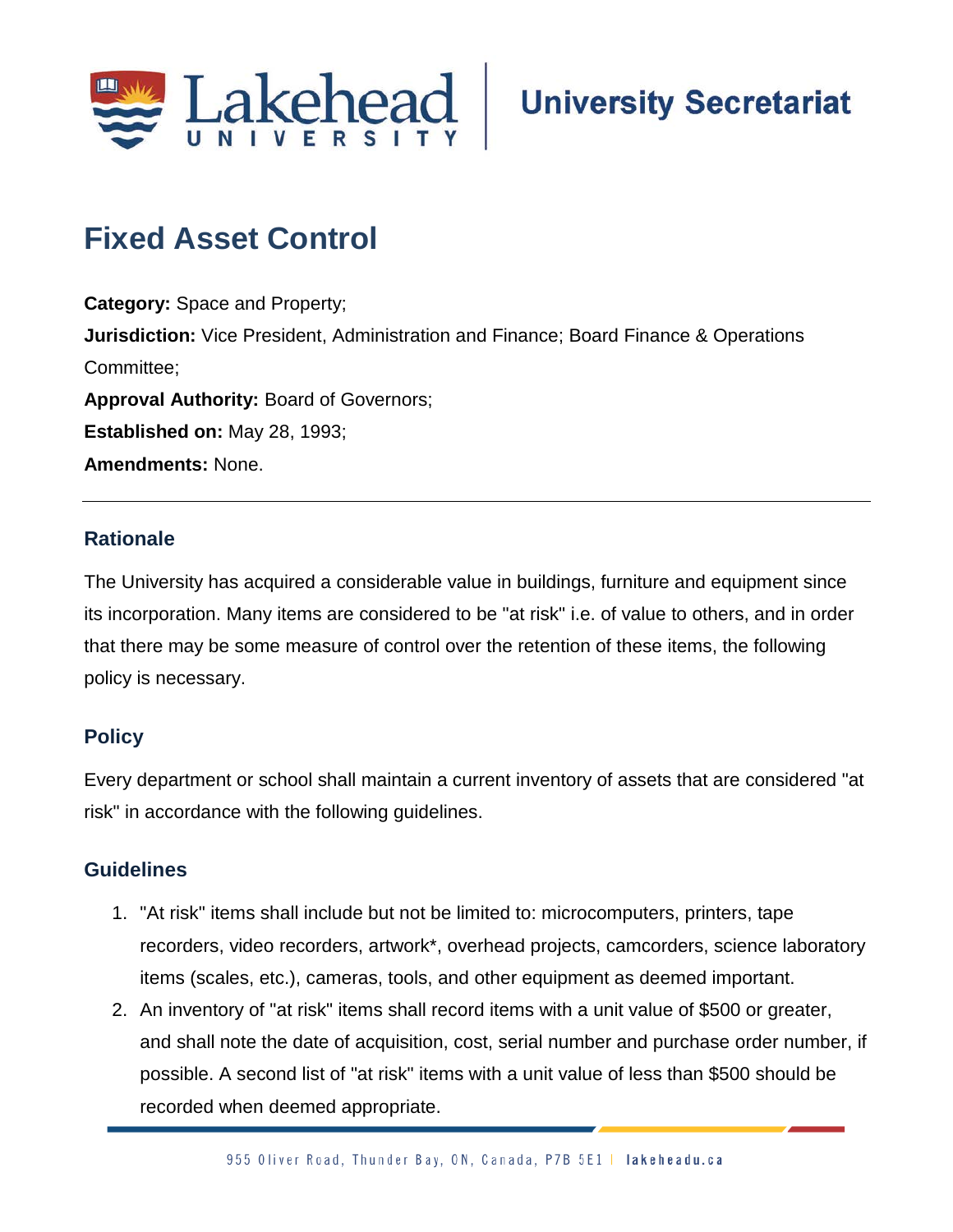- 3. Acquisitions shall be made in accordance with the University's Purchasing Policy and Financial Approvals Policy.
- 4. Each item received into a department or school shall be identified as the property of Lakehead University, either by affixing or engraving an identification.
- 5. Disposals shall be made in accordance with the University's Policy on Disposal of Physical Property and Policy on Disposal of Research Equipment.
- 6. When an inventory item disappears, notify the Director of Finance and Security, giving the serial number and cost. Security will notify the City Police, if theft is apparent.
- 7. Adjust the inventory each time an item is acquired, sold or disappears.
- 8. Maintain a record of inventory items on loan to faculty or staff. Such a record shall have the borrower's signature noted beside the item. When the item is returned, note the date of return.
- 9. Physically take an annual inventory on June 30th and provide a copy to the Director of Finance for storage in the vault. Provide to the Director of Finance a list of items which have disappeared, that have not been reported earlier (see item #6).
- 10.The Director of Finance will develop appropriate procedures to support this policy, including a computer-based format if appropriate.

#### **Review**

The policy will be reviewed by the Board of Governors' Audit Committee at least every five years.

\* "artwork" to be deleted when an Art Acquisition Policy has been approved.